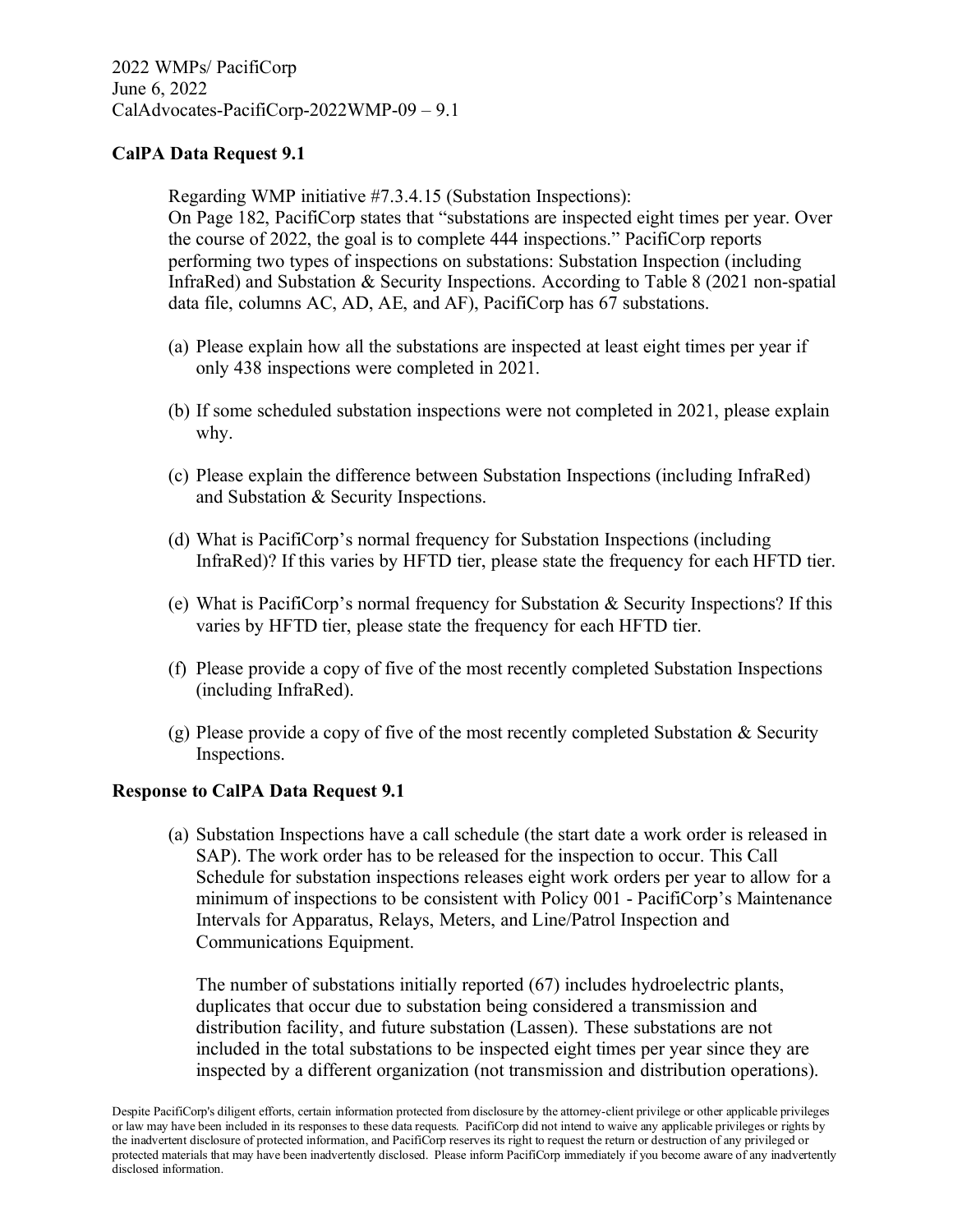The total number of substations that are inspected per year without these substations is 55.

- i. 55 California substations inspected for a total of 444 inspections per year.
- ii. 54 non Western Electricity Coordinating Council (WECC) substations at eight per year = 432 (WECC FAC-501 Standard)
- iii. 1 WECC substation at  $12$ /year = 12

Please refer to Attachment CalPA 9.1-1 which provides a copy of Policy 001 - PacifiCorp's Maintenance Intervals for Apparatus, Relays, Meters, and Line/Patrol Inspection and Communications Equipment.

- (b) All 444 scheduled substation inspections were completed in 2021. In some instances, the number of scheduled substation inspections can appear not completed due to documentation not being filed with the work order. If a work order does not have the documentation associated with it, the outstanding work order is investigated, and the proper documentation is retrieved to complete the work order. Please refer to Attachment CalPA 9.1-2 and Attachment CalPA 9.1-3 which provide documentation regarding the missing inspections.
- (c) Substation Security and Inspection is periodic security and operation inspection which includes logging load and counter reads on equipment, and minor/major scope as outlined in Policy 001. This inspection includes California non-WECC substations and California WECC substations. Substation Infrared Inspections include infrared testing of substation bus, switches, and major equipment. Please refer to Policy 001 - PacifiCorp's Maintenance Intervals for Apparatus, Relays, Meters, and Line/Patrol Inspection and Communications Equipment for interval information.
- (d) Substation Security and Inspections:

Non-WECC Subs: Call schedule of eight work orders per year to allow for a minimum of seven inspections and days between consecutive monthly' completion dates (Policy 001 - PacifiCorp's Maintenance Intervals for Apparatus, Relays, Meters, and Line/Patrol Inspection and Communications Equipment):

NOTE: Company policy requires a minimum of 7 inspections be performed annually with no more than 120 days between consecutive monthly or 180 days between the more detail major inspections.

WECC (FAC-501) Subs: Call schedule of 12 per year on a monthly cycle  $|$ NOTE: Substations associated with WECC critical paths (WECC - FAC-501) a minimum of 10 monthly inspections shall be performed with 3 of these monthly being the more detailed "major" shall be performed annually. The maximum interval between the monthly inspections shall be 65 days with 180 days the maximum interval between a major inspection.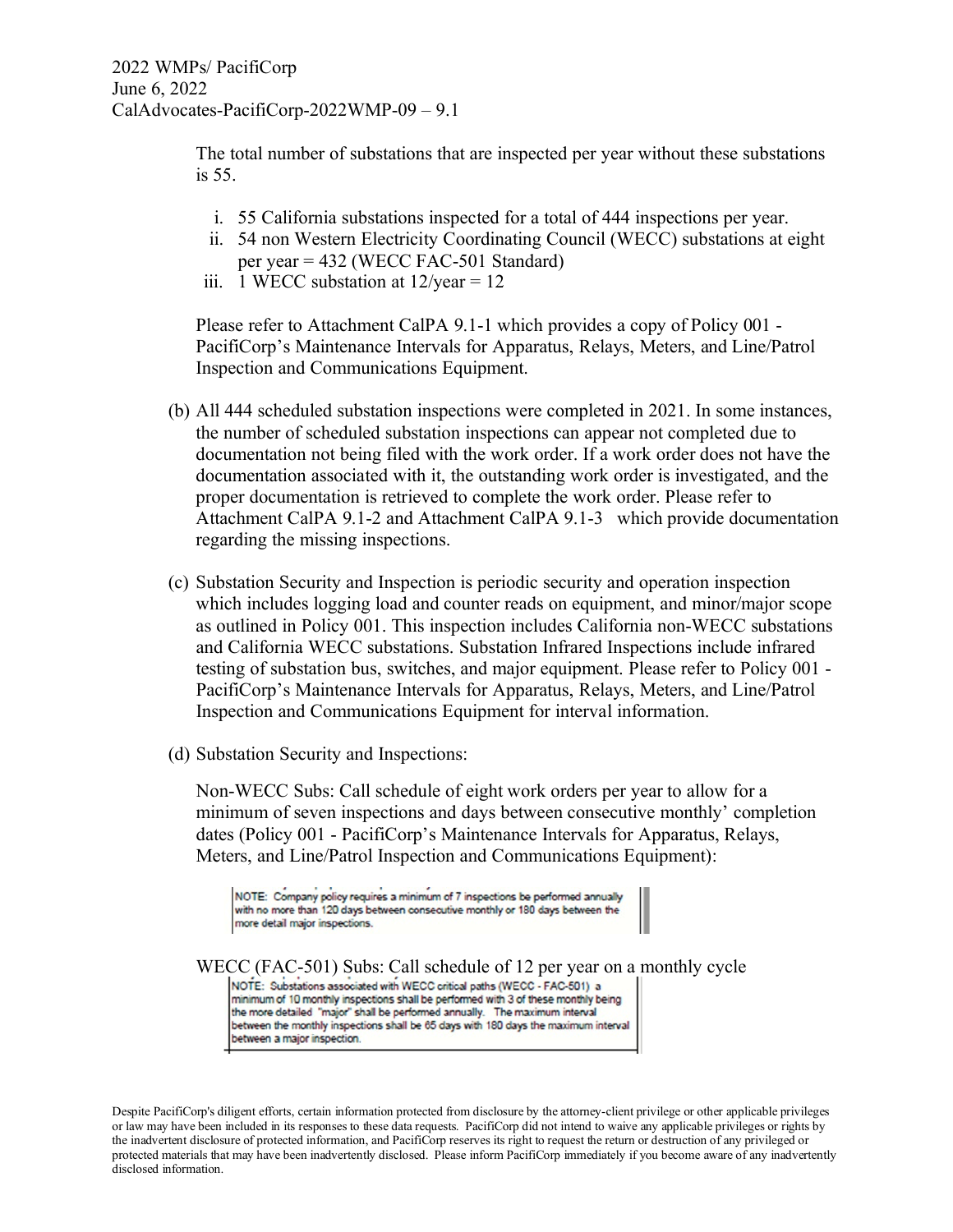> Substation Infrared Inspections: Distribution non WECC: Every 24 months Transmission and WECC: Every 12 months

- (e) Please refer to the Company's response to subpart (d) above.
- (f) Please refer to Attachment CalPA 9.1-4 and Attachment CalPA 9.1-5.
- (g) Please refer to Attachment CalPA 9.1-5.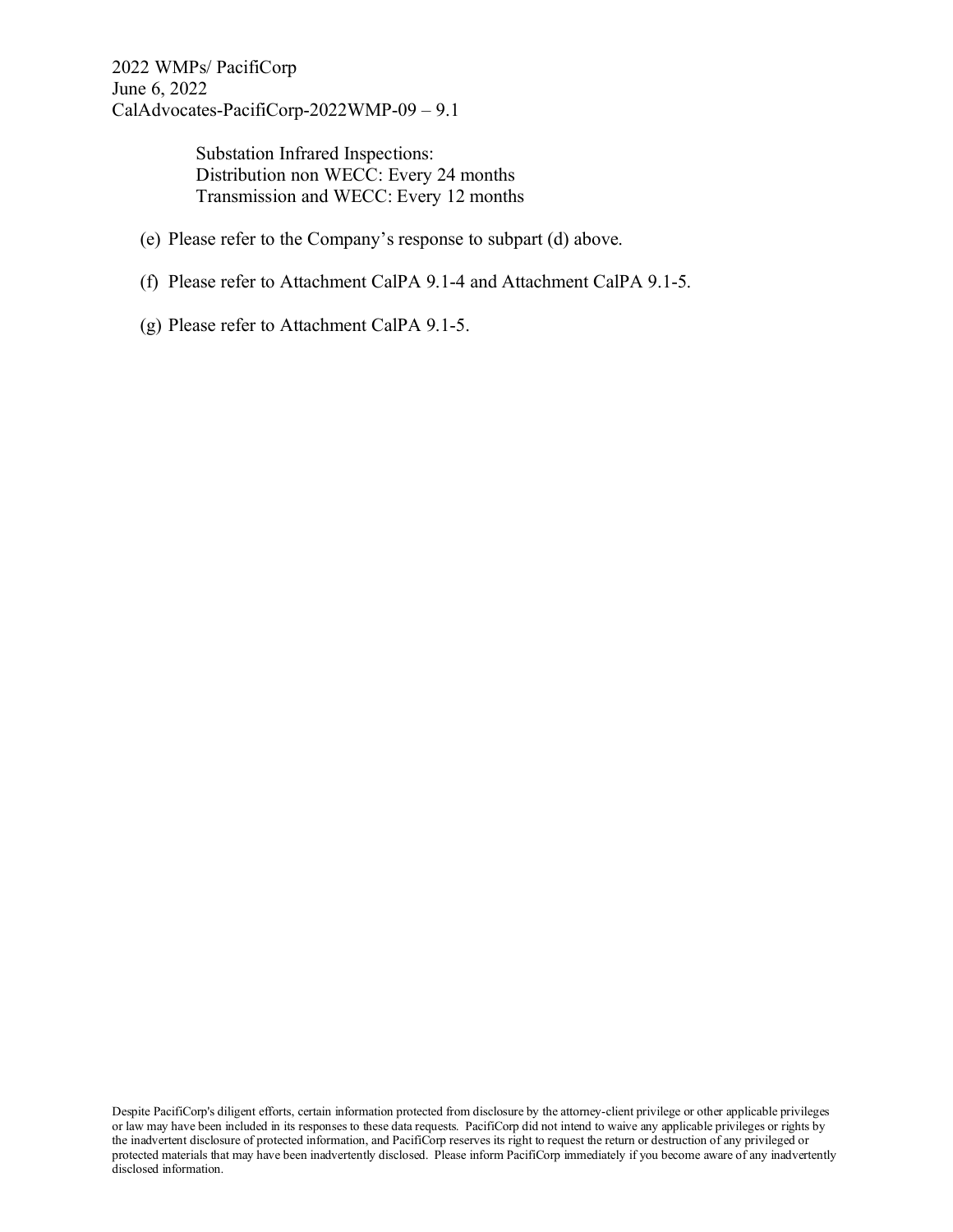Table 12 of the Non-Spatial Data File included with PacifiCorp's 2022 WMP update refers to WMP initiative #7.3.4.14 (Quality Assurance and Quality Control of inspection). With this context in mind,

- (a) Please provide a unit of measurement for the 11,485 in column AN.
- (b) Please provide projected values for 2022 and 2023.
- (c) Please provide a copy of the Quality Assurance/Quality Control procedure/program documentation related to asset management and inspections.

#### **Response to CalPA Data Request 9.2**

- (a) In the PacifiCorp 2021 California Wildfire Mitigation Plan (WMP) Update, Section 7.3.4.14, page 153-154, there are a variety of quality assurance (QA) / quality control (QC) processes which occur; physical audits, software controls, quarterly desktop reviews and annual training. The 11,485 in column AN, describes the number of inspections reviewed as part of the quarterly desktop reviews, where the entirety of QA/QC inspection conditions found are reviewed with a cross functional team. Therefore, the units of AN is the number of inspections audited as part of the desktop review of all inspections.
- (b) In the future, PacifiCorp plans to transition the QA/QC numbers reported to align with the physical audits described in Policy 123 - Facility Inspection Audit Policy for Transmission and Distribution Lines for California, Oregon and Washington. Therefore, the projected number of QA/QC physical audits for 2022 and 2023 are 1,010 and 1,010, respectively.
- (c) For physical audits, Policy 123 Facility Inspection Audit Policy for Transmission and Distribution Lines for California, Oregon and Washington is Pacific Power's audit policy for transmission and distribution lines in California, Oregon, and Washington. Please refer to Attachment CalPA 9.2 which provides a copy of Policy 123 - Facility Inspection Audit Policy for Transmission and Distribution Lines for California, Oregon and Washington.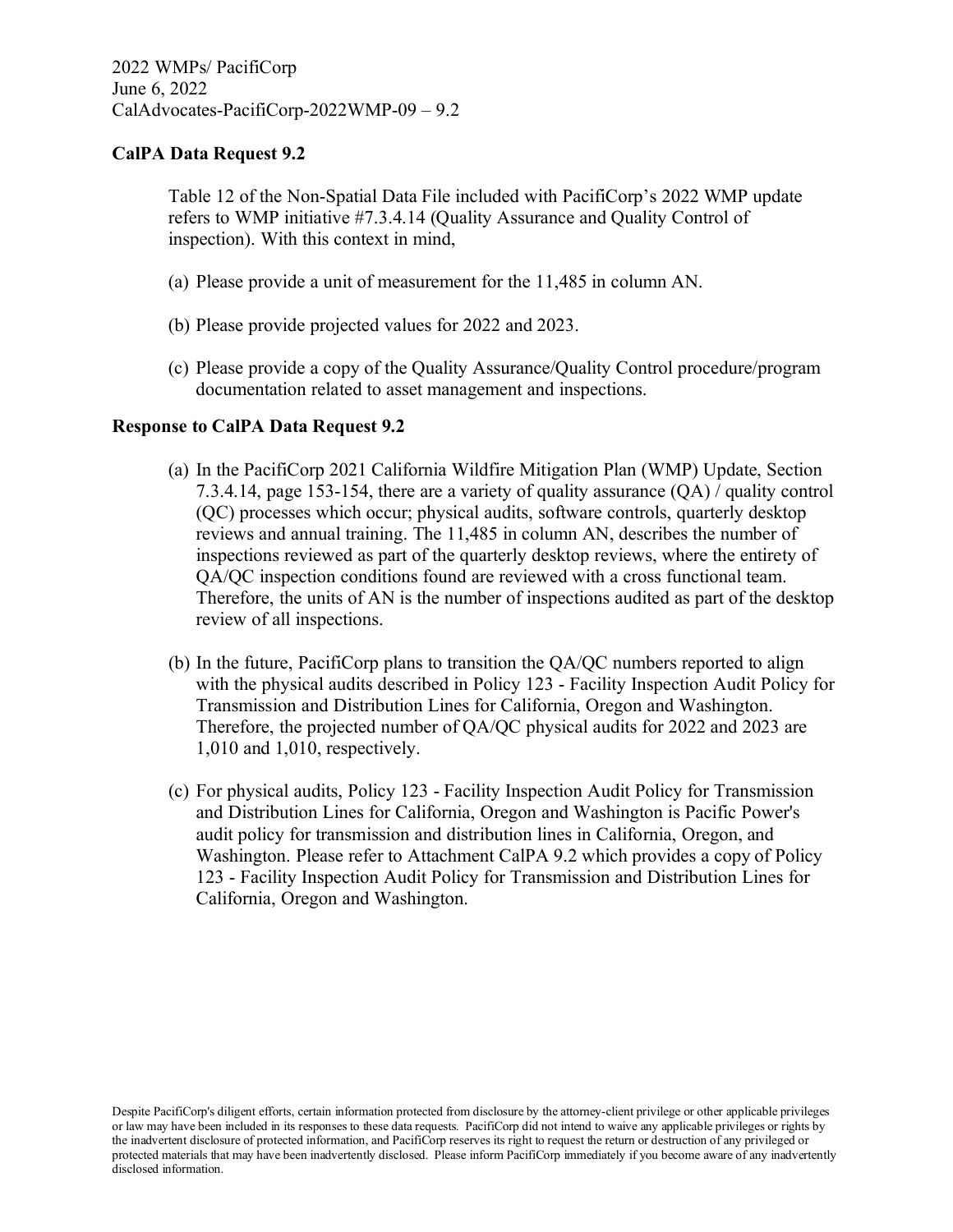Regarding PacifiCorp's response to Cal Advocates data request CalAdvocates-PacifiCorp-2022WMP-02, Question 1, "Audit Summary (CA) (2021)" excel file:

- (a) Please define columns M through R of this excel sheet.
- (b) Please explain what is required for an inspection to pass or fail, per column L "Fail / Pass".
- (c) Please explain what subsequent action PacifiCorp takes when a value is filled in for Column M "Add".
- (d) Please explain what subsequent action PacifiCorp takes when a value is filled in for Column N "Rem".
- (e) Please explain what subsequent action PacifiCorp takes when a value is filled in for Column O "Pri".
- (f) What follow-up actions were performed as a result of the audits listed in this excel file (e.g., a new work order was generated if a new deficiency was found, or a work order was modified if a deficiency was determined to be less of an impact, etc.)?

#### **Response to CalPA Data Request 9.3**

In addition to the responses to subparts (a) through (f) provided below, PacifiCorp would like to offer to meet with representatives of the California Public Advocates Office to walk through the audit summary provided below.

- (a) These are the different types of tracked changes that are made during the audits.
- (b) In an urban section, PacifiCorp requires 90 percent or better and in rural sections, PacifiCorp requires 80 percent or better for the section to pass. If it does not meet this metric, then it will be a Fail and require some type of reinspection depending on the reasons for the failure.
- (c) Column M correlates to the number of added conditions made by the auditor during the audit.
- (d) Column N correlates to the number of removed conditions made by the auditor during the audit that are deemed not a condition.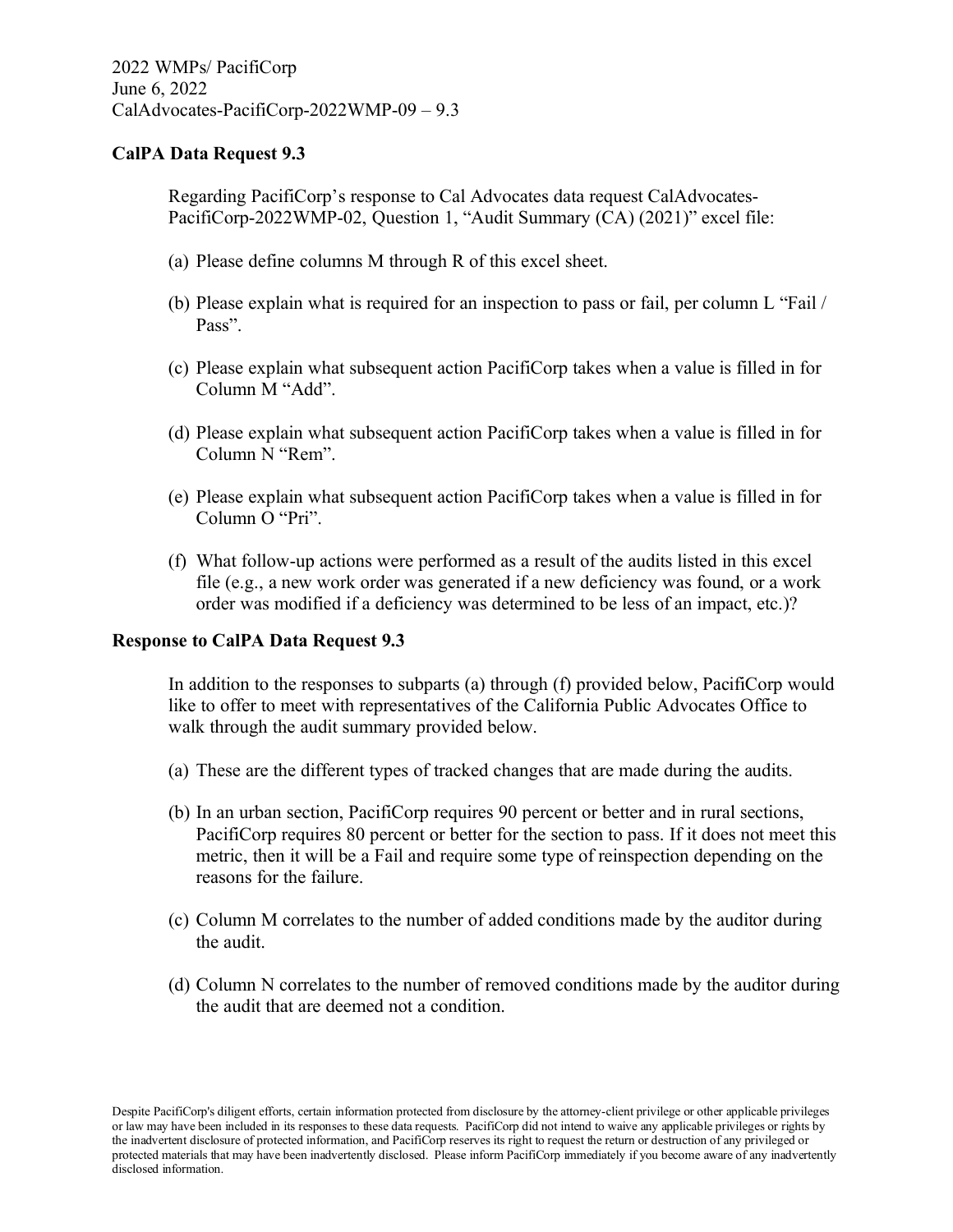- (e) Column O correlates to the number of changes to the level of priority to the conditions made by the auditor during the audit.
- (f) If a section has failed an audit, depending on the reason for the failed audit, a reinspection will occur. Once a reinspection is completed, an audit from both the Osmose QC team and Pacific Power audit team will reinspect the section before it is passed. A desktop audit is always in line with the field audits and will usually drive the field audit. This is a high-level overview of the overall data delivered to Pacific Power from the inspection contractor. The Company further evaluate the data for anomalies and check for patterns. Any issues found in the desktop audit will result in a field visit to determine the outcome of the condition.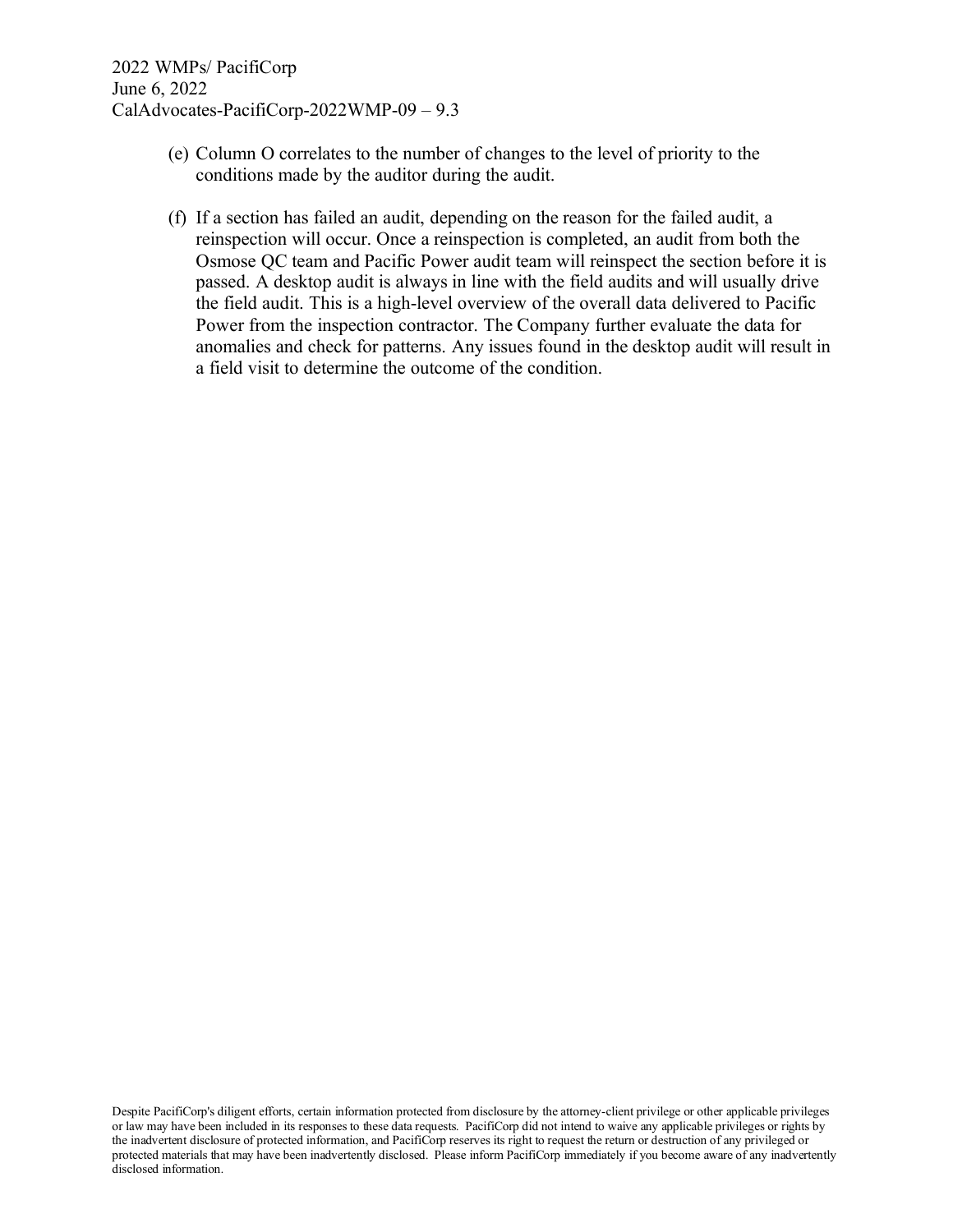There was no question 4.

#### **Response to CalPA Data Request 9.4**

There is no response to provide as there was no question 4 submitted with the incoming data request from the California Public Advocates Office.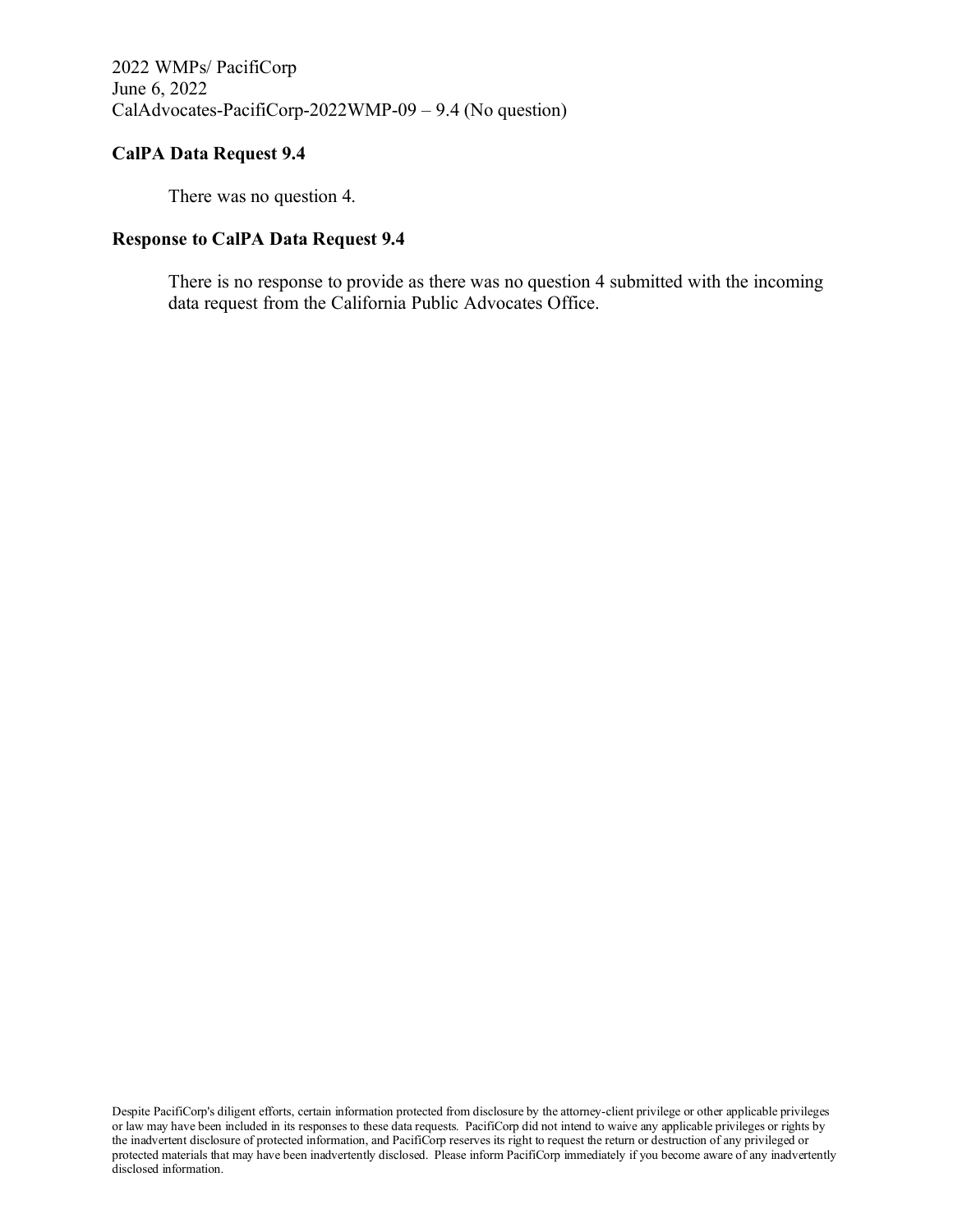### **CalPA Data Request 9.5**

Regarding PacifiCorp's response to Cal Advocates data request CalAdvocates-PacifiCorp-2022WMP-04, Question 1 response, "Audit Summary (CA)(2022Q1)" excel file:

What follow-up actions were performed because of the audits listed in this excel file (e.g., a new work order was generated if a new deficiency was found, or a work order was modified if a deficiency was determined to be less of an impact, etc.)?

#### **Response to CalPA Data Request 9.5**

The conditions found in the audit are fielded by a lineman for correction. If the lineman deems the conditions not valid the condition is removed. If the condition is valid, then it is repaired or setup to be corrected. In some cases, the lineman may choose to change the level or priority to a higher or lower priority depending on what is found. This would then change the timeframe for correction based on Company guidelines.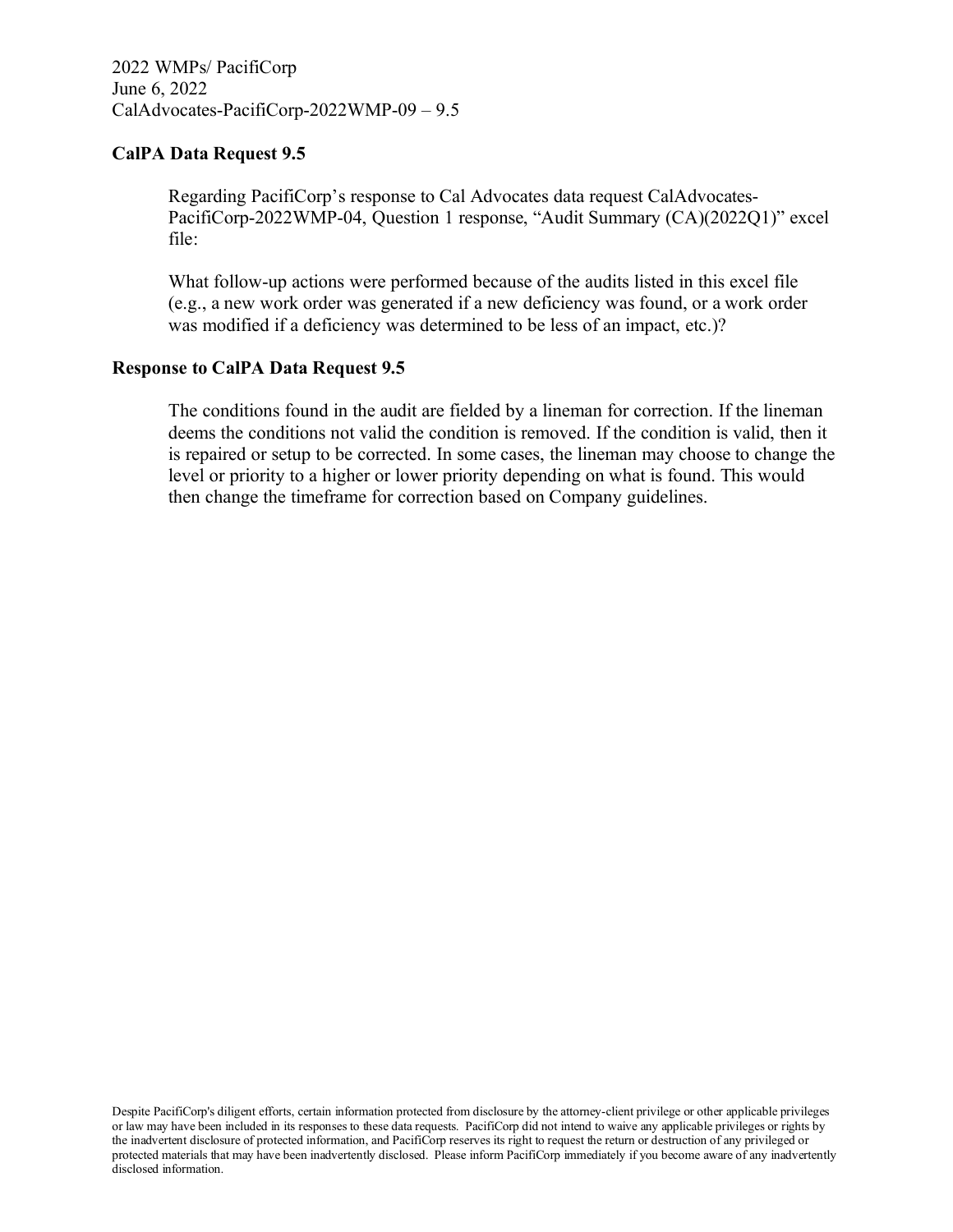Regarding 7.3.4.2 (Detailed inspections of transmission electric lines and equipment):

- (a) Please explain why the annual total cost of inspections, presented in Table 1 below, fluctuates during years  $2021 - 2023$  while the number of inspections performed increases each year.
- (b) Please explain the decrease in the unit cost of inspections from the 2021 proposed figures to the 2021 actual figure.
- (c) Please explain the expected decrease in the unit cost of inspections from 2021 actual figures to 2022 projections.

| Table 1. Side-by-side of Detailed transmission inspections performed and associated costs. (Source: |                                 |          |  |  |
|-----------------------------------------------------------------------------------------------------|---------------------------------|----------|--|--|
| Table 12 of non-spatial data)<br>Year                                                               | Number of<br><b>Inspections</b> | Costs    |  |  |
| 2021 (Proposed)                                                                                     | 666                             | \$27,808 |  |  |
| $2021$ (Actual)                                                                                     | 1,439                           | \$27,000 |  |  |
| 2022 (Projected)                                                                                    | 2,545                           | \$9,000  |  |  |
| 2023 (Projected)                                                                                    | 2,738                           | \$18,000 |  |  |

#### **Response to CalPA Data Request 9.6**

(a) The values provided in Table 1 initially were incorrect. Please refer to the table below which shows actual and proposed unit costs:

| Year             | <b>Number of Inspections</b> | Costs     | <b>Per Unit Cost</b> |
|------------------|------------------------------|-----------|----------------------|
| 2021 (Proposal)  | 666                          | \$ 10,675 | 16.03                |
| $2021$ (Actual)  | 722                          | \$14,700  | 20.36                |
| 2022 (Projected) | 918                          | \$10,143  | 11.05                |
| 2023 (Projected) | 2,676                        | \$54,044  | 20.20                |

The total cost fluctuates with the volume of inspections completed, proposed, or projected. Inspection volumes fluctuate from year-to-year based on each assets prescribed five-year interval. Unit cost can vary depending on contractor pricing, material costs (Pole Test & Treat inspections), and time to inspect (based on travel time and structure complexity). PacifiCorp tracks these items and can provide on an as-needed basis.

(b) Please refer to the table provided above which shows actual and proposed unit costs in alignment.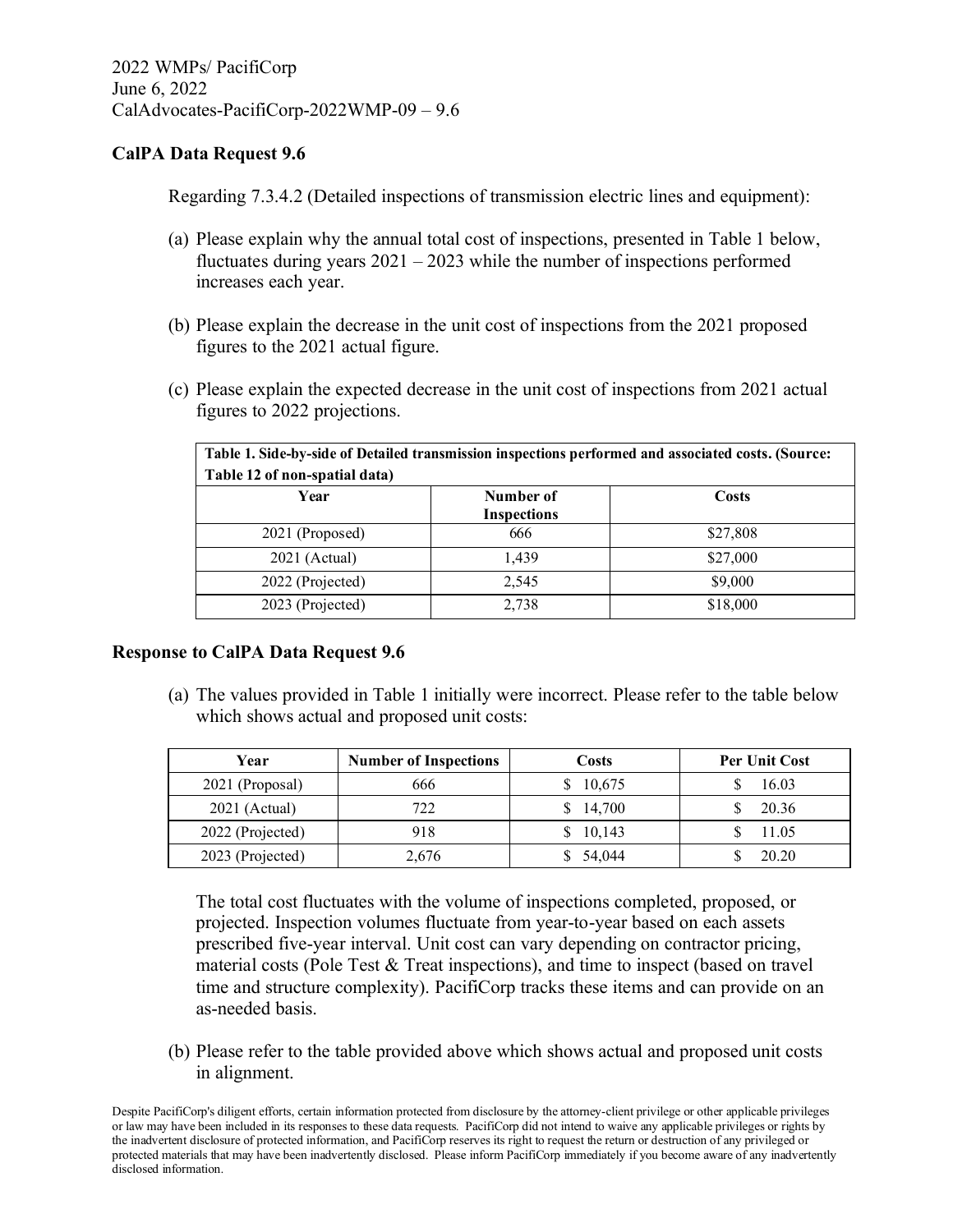(c) The decrease in projected unit cost for 2022 is the result of a formula error and has since been updated. The revised expectation for 2022 is in-line with historical spend.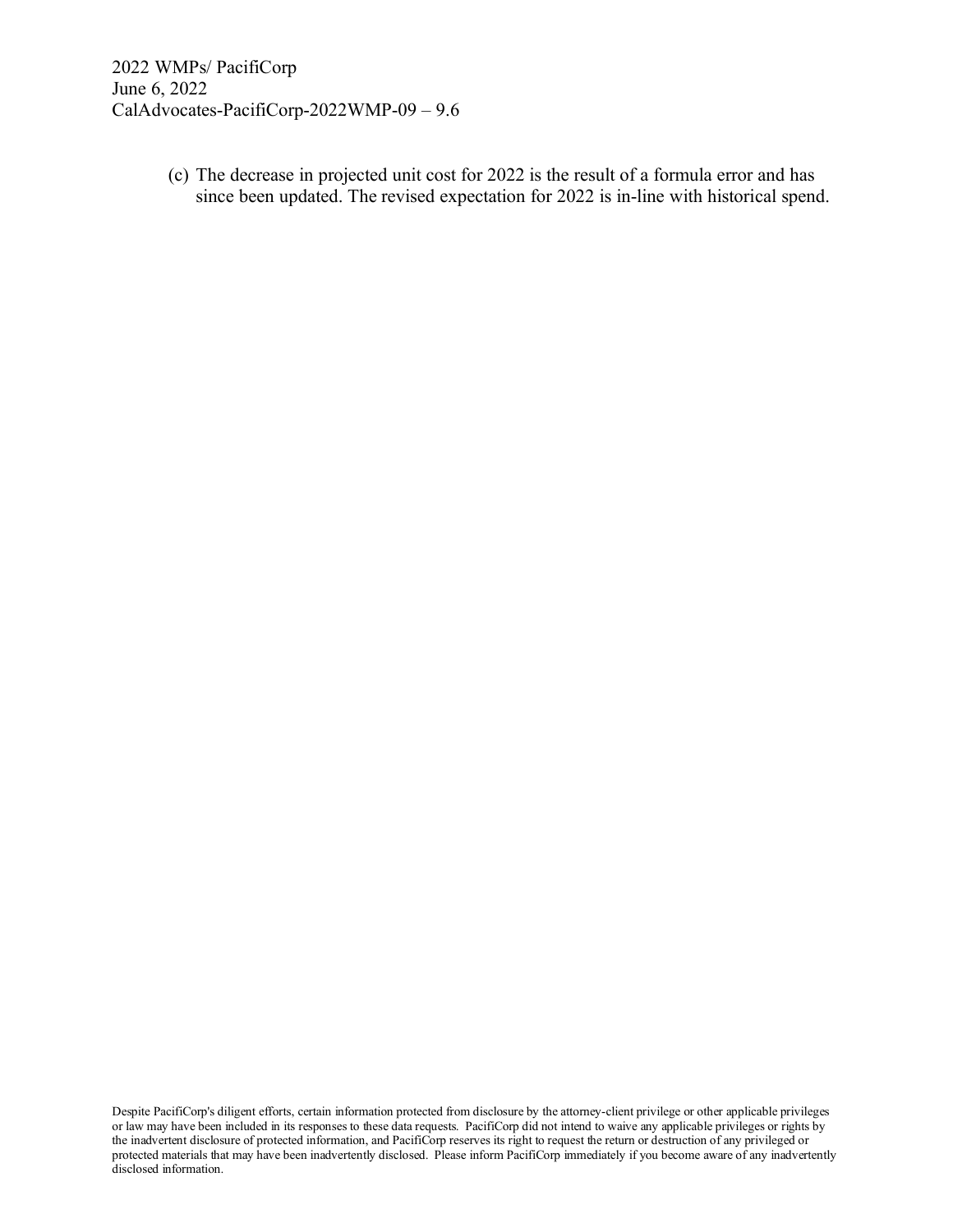Table 12 of the Non-Spatial Data File included with PacifiCorp's 2022 WMP update refers to WMP initiative #7.3.4.1 (Detailed inspections on electric distribution equipment and line).

- (a) Please provide the actual number of circuit miles inspected in this initiative each year from 2019 – 2021.
- (b) Provide PacifiCorp's current forecast of the number of circuit miles to be inspected in 2022.
- (c) Provide PacifiCorp's current forecast of the number of circuit miles to be inspected in 2023.

# **Response to CalPA Data Request 9.7**

PacifiCorp plans, tracks, and reports inspections and corrections per facility point as opposed to per line mile. However, equivalent inspection miles were extrapolated in years 2015-2022 assuming little to no changes in grid topology. While these values reflect best estimates or equivalent line-miles, slight difference may exist when comparing to other data sets, such as the quarterly data report (QDR) or spatial data. Furthermore, the evolution of PacifiCorp's electronic database requires extrapolation when determining condition findings per inspection type. However, PacifiCorp's programmatic inspection results were generally extrapolated and categorized as either "Detailed" or "Safety" inspection results.

(a) PacifiCorp typically tracks this initiative by Facility Point and not by miles, however an algorithm can be used to estimate the number of line miles associated with a typical spread of Facility Points. The number of circuit miles inspected each year for distribution detail inspections is provided below:

2019: 475 circuit miles 2020: 604 circuit miles 2021: 563 circuit miles

Note: these are estimated values.

(b) PacifiCorp typically tracks this initiative by Facility Point and not by miles, however an algorithm can be used to estimate the number of line miles associated with a typical spread of Facility Points. The current forecast estimate is approximately 536 circuit miles for distribution detailed inspections in 2022.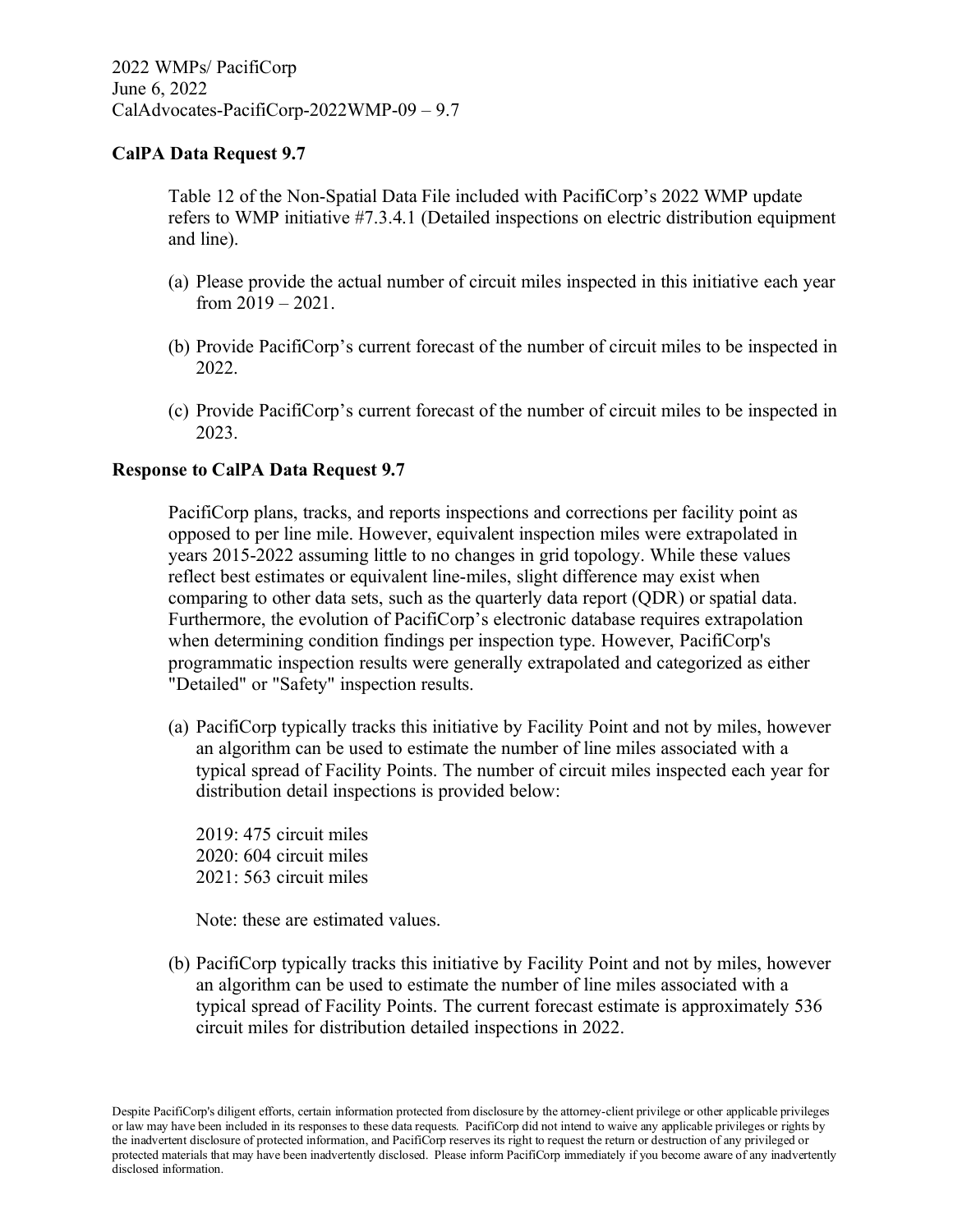> (c) PacifiCorp typically tracks this initiative by Facility Point and not by miles, however an algorithm can be used to estimate the number of line miles associated with a typical spread of Facility Points. The current forecast estimate is approximately 527 circuit miles for distribution detailed inspections in 2023.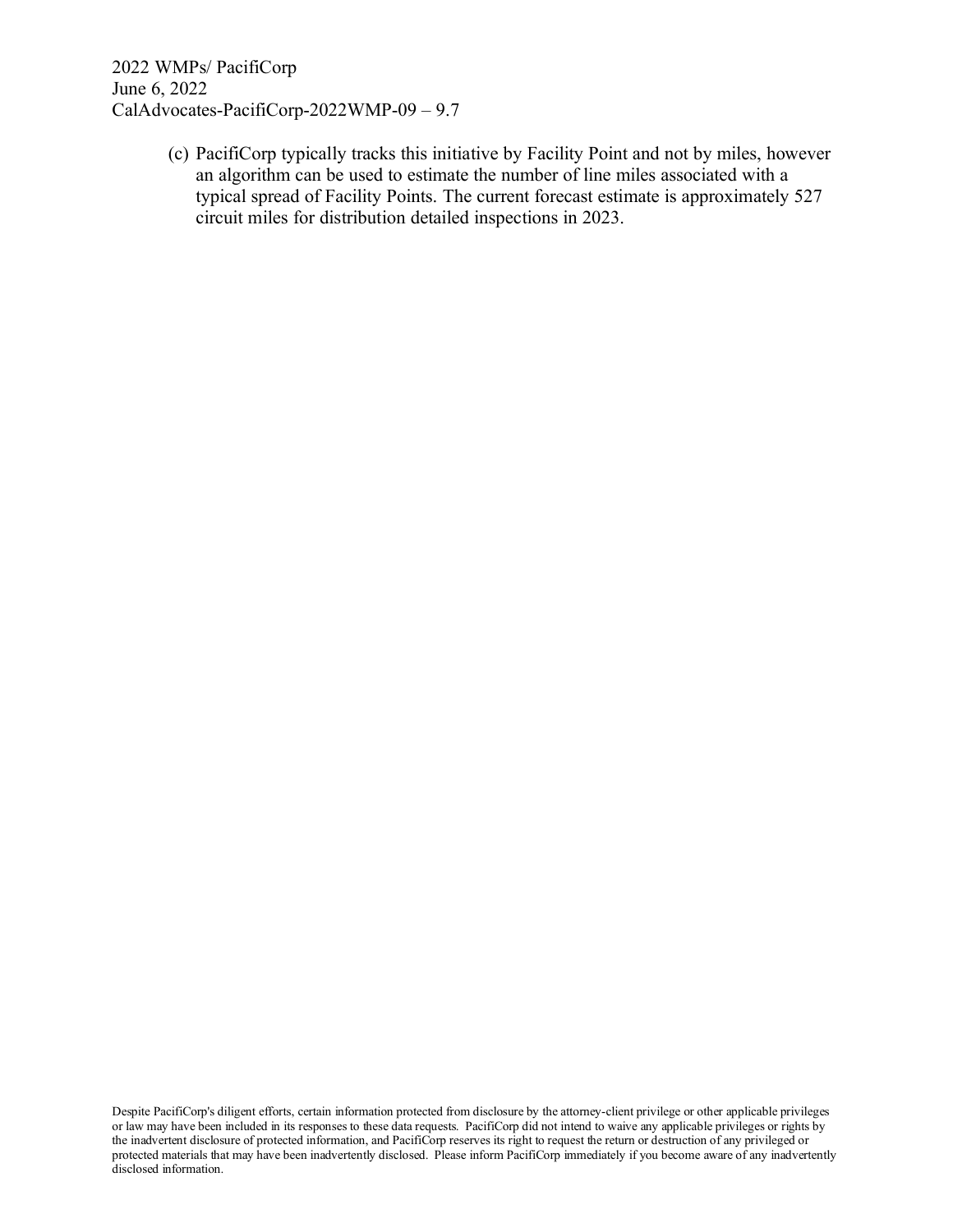Table 12 of the Non-Spatial Data File included with PacifiCorp's 2022 WMP update refers to WMP initiative #7.3.4.2 (Detailed inspections on electric transmission equipment and line).

- (a) Please provide the actual number of circuit miles inspected in this initiative each year from 2019 – 2021.
- (b) Provide PacifiCorp's current forecast of the number of circuit miles to be inspected in 2022.
- (c) Provide PacifiCorp's current forecast of the number of circuit miles to be inspected in 2023.

#### **Response to CalPA Data Request 9.8**

PacifiCorp plans, tracks, and reports inspections and corrections per facility point as opposed to per line mile. However, equivalent inspection miles were extrapolated in years 2015-2022 assuming little to no changes in grid topology. While these values reflect best estimates or equivalent line-miles, slight difference may exist when comparing to other data sets, such as the quarterly data report (QDR) or spatial data. Furthermore, the evolution of PacifiCorp's electronic database requires extrapolation when determining condition findings per inspection type. However, PacifiCorp's programmatic inspection results were generally extrapolated and categorized as either "Detailed" or "Safety" inspection results.

(a) PacifiCorp typically tracks this initiative by Facility Point and not by miles, however an algorithm can be used to estimate the number of line miles associated with a typical spread of Facility Points. The estimated number of circuit miles inspected each year for transmission detail inspections is provided below:

2019: 62 circuit miles 2020: 225 circuit miles 2021: 452 circuit miles

Note: these are estimated values.

(b) PacifiCorp typically tracks this initiative by Facility Point and not by miles, however an algorithm can be used to estimate the number of line miles associated with a typical spread of Facility Points. The current forecast estimate is approximately 799 circuit miles for transmission detailed inspections in 2022.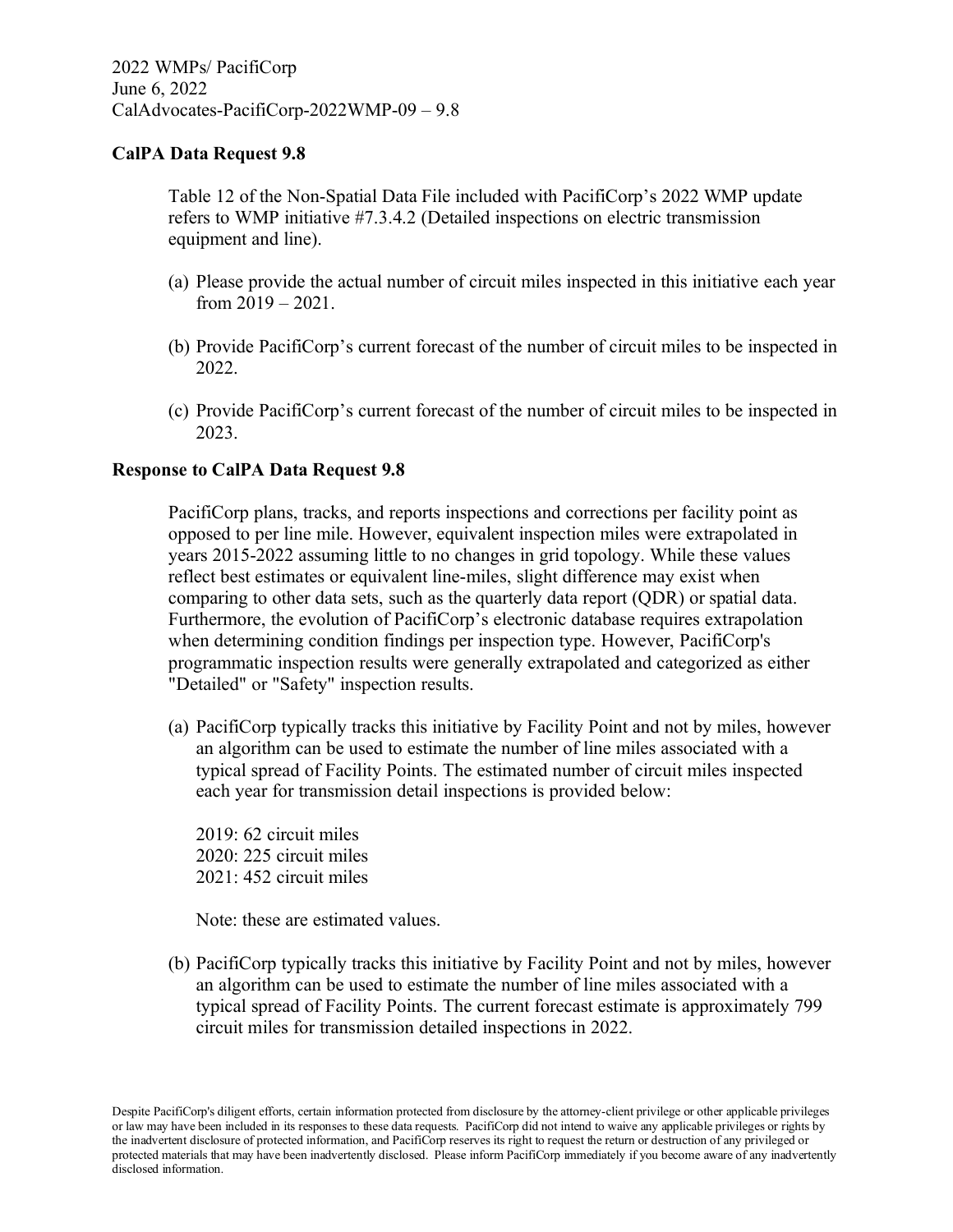> (c) PacifiCorp typically tracks this initiative by Facility Point and not by miles, however an algorithm can be used to estimate the number of line miles associated with a typical spread of Facility Points. The current forecast estimate is approximately 860 circuit miles for transmission detailed inspections in 2023.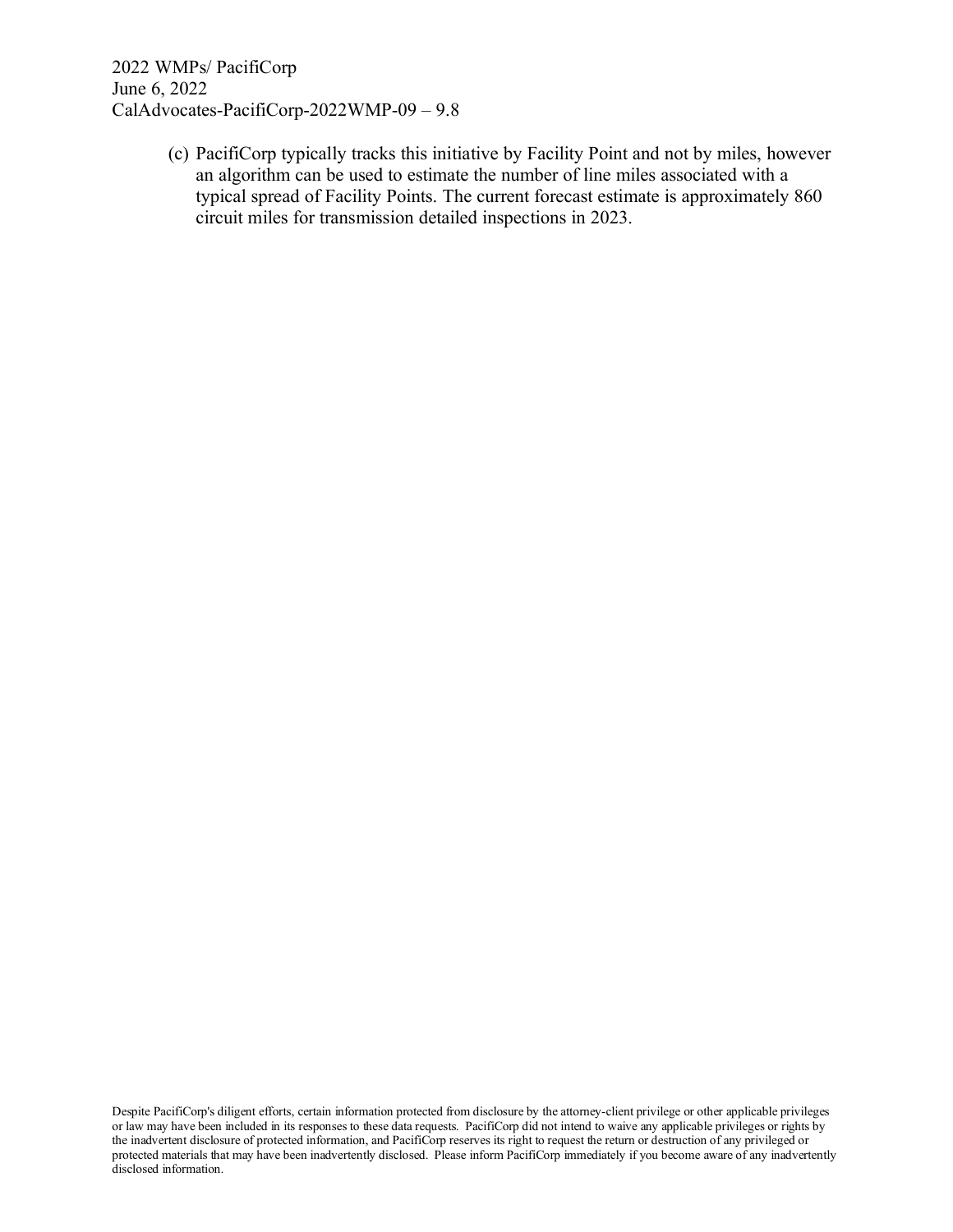Table 12 of the Non-Spatial Data File included with PacifiCorp's 2022 WMP update refers to WMP initiative #7.3.4.11 (Patrol inspections on electric distribution equipment and line).

- (a) Please provide the actual number of circuit miles inspected in this initiative each year from 2019 – 2021.
- (b) Provide PacifiCorp's current forecast of the number of circuit miles to be inspected in 2022.
- (c) Provide PacifiCorp's current forecast of the number of circuit miles to be inspected in 2023.

# **Response to CalPA Data Request 9.9**

PacifiCorp plans, tracks, and reports inspections and corrections per facility point as opposed to per line mile. However, equivalent inspection miles were extrapolated in years 2015-2022 assuming little to no changes in grid topology. While these values reflect best estimates or equivalent line-miles, slight difference may exist when comparing to other data sets, such as the quarterly data report (QDR) or spatial data. Furthermore, the evolution of PacifiCorp's electronic database requires extrapolation when determining condition findings per inspection type. However, PacifiCorp's programmatic inspection results were generally extrapolated and categorized as either "Detailed" or "Safety" inspection results.

(a) PacifiCorp typically tracks this initiative by Facility Point and not by miles, however an algorithm can be used to estimate the number of line miles associated with a typical spread of Facility Points. The number of circuit miles inspected each year for distribution patrol inspections is provided below:

2019: 2,140 circuit miles 2020: 1,944 circuit miles 2021: 2,172 circuit miles

Note: these are estimated values.

(b) PacifiCorp typically tracks this initiative by Facility Point and not by miles, however an algorithm can be used to estimate the number of line miles associated with a typical spread of Facility Points. The current forecast estimate is approximately 1,986 circuit miles for distribution patrol inspections in 2022.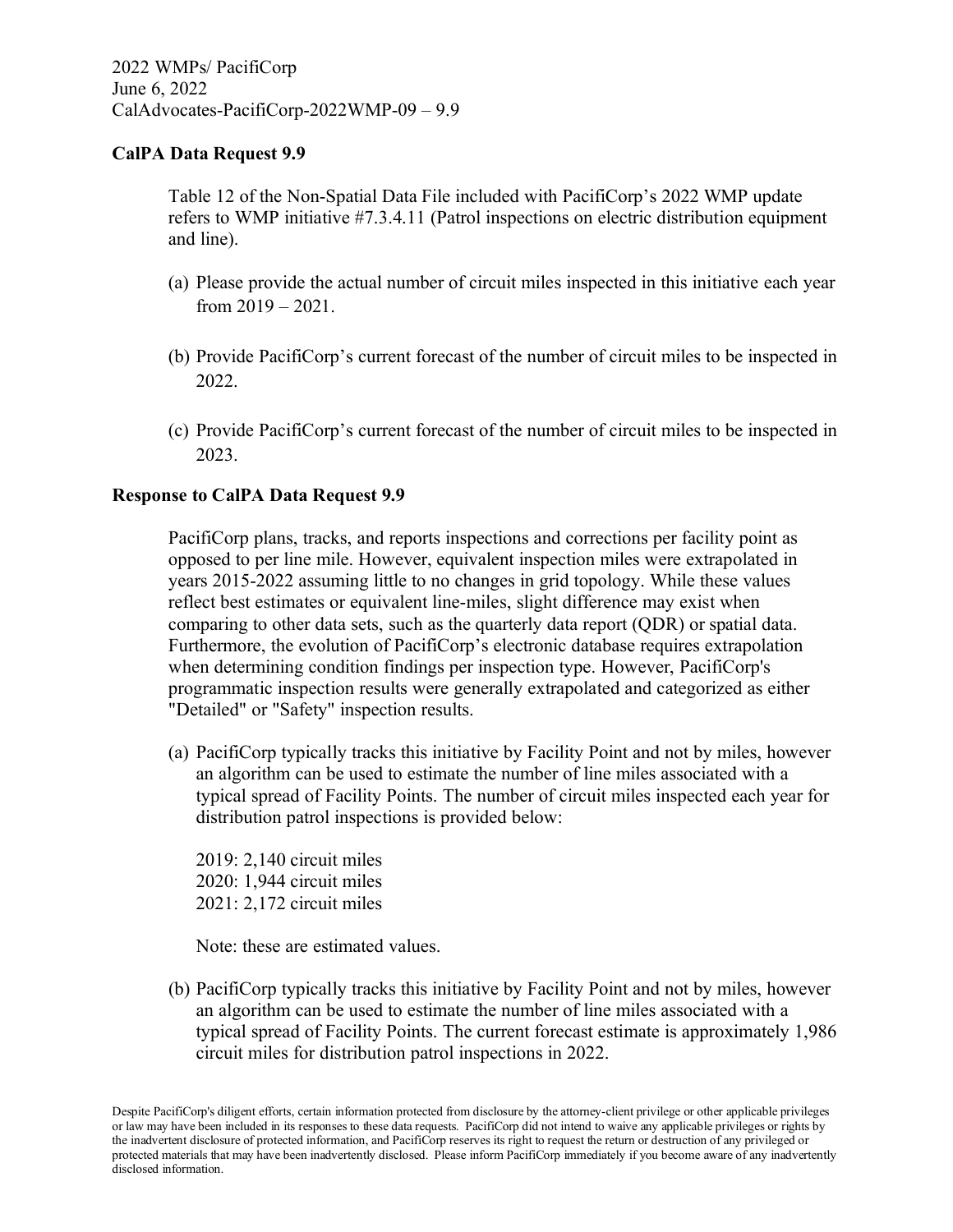> (c) PacifiCorp typically tracks this initiative by Facility Point and not by miles, however an algorithm can be used to estimate the number of line miles associated with a typical spread of Facility Points. The current forecast estimate is approximately 2,167 circuit miles for distribution patrol inspections in 2023.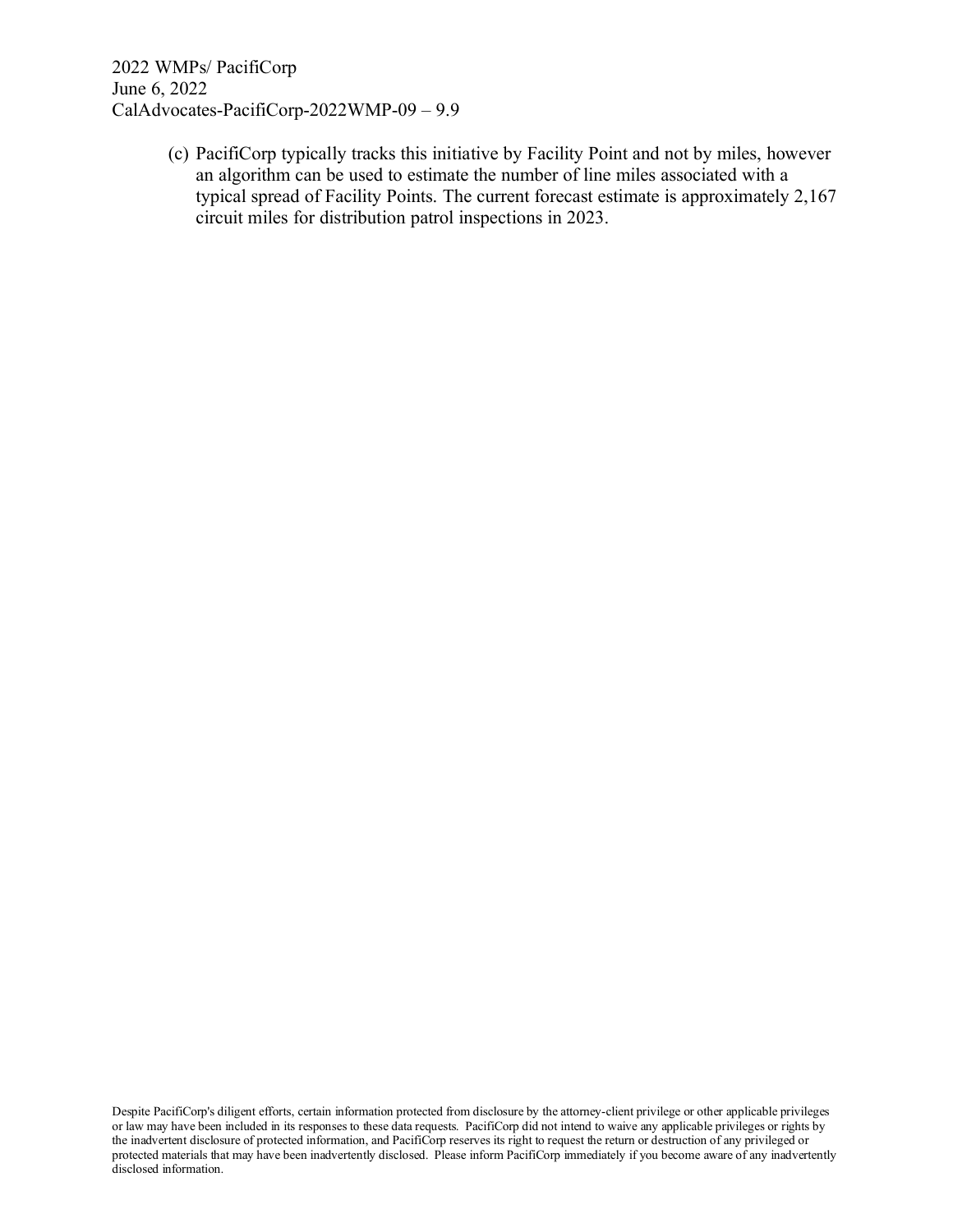Table 12 of the Non-Spatial Data File included with PacifiCorp's 2022 WMP update refers to WMP initiative #7.3.4.12 (Patrol inspections on electric transmission equipment and line).

- (a) Please provide the actual number of circuit miles inspected in this initiative each year from 2019 – 2021.
- (b) Provide PacifiCorp's current forecast of the number of circuit miles to be inspected in 2022.
- (c) Provide PacifiCorp's current forecast of the number of circuit miles to be inspected in 2023.

#### **Response to CalPA Data Request 9.10**

PacifiCorp plans, tracks, and reports inspections and corrections per facility point as opposed to per line mile. However, equivalent inspection miles were extrapolated in years 2015-2022 assuming little to no changes in grid topology. While these values reflect best estimates or equivalent line-miles, slight differences may exist when comparing to other data sets, such as the quarterly data reporting (QDR) or spatial data. Furthermore, the evolution of PacifiCorp's electronic database requires extrapolation when determining condition findings per inspection type. However, PacifiCorp's programmatic inspection results were generally extrapolated and categorized as either "Detailed" or "Safety" inspection results.

(a) PacifiCorp typically tracks this initiative by Facility Point and not by miles, however an algorithm can be used to estimate the number of line miles associated with a typical spread of Facility Points. The number of circuit miles inspected each year for transmission patrol inspections is provided below:

2019: 766 circuit miles 2020: 766 circuit miles 2021: 1,063 circuit miles

- (b) PacifiCorp typically tracks this initiative by Facility Point and not by miles, however an algorithm can be used to estimate the number of line miles associated with a typical spread of Facility Points. The current forecast estimate is approximately 1,058 circuit miles for transmission patrol inspections in 2022.
- (c) PacifiCorp typically tracks this initiative by Facility Point and not by miles, however an algorithm can be used to estimate the number of line miles associated with a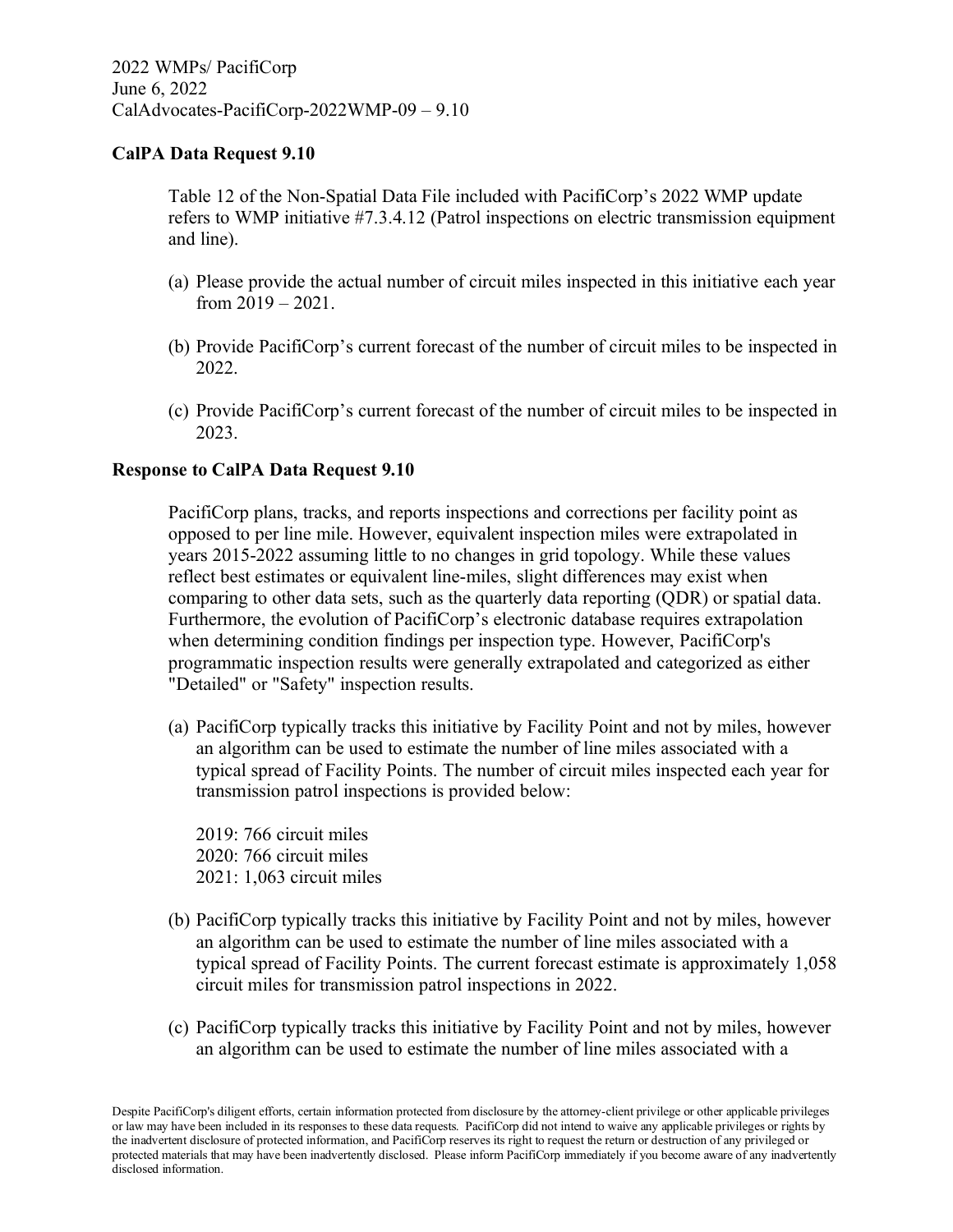> typical spread of Facility Points. The current forecast estimate is approximately 1,057 circuit miles for transmission patrol inspections in 2023.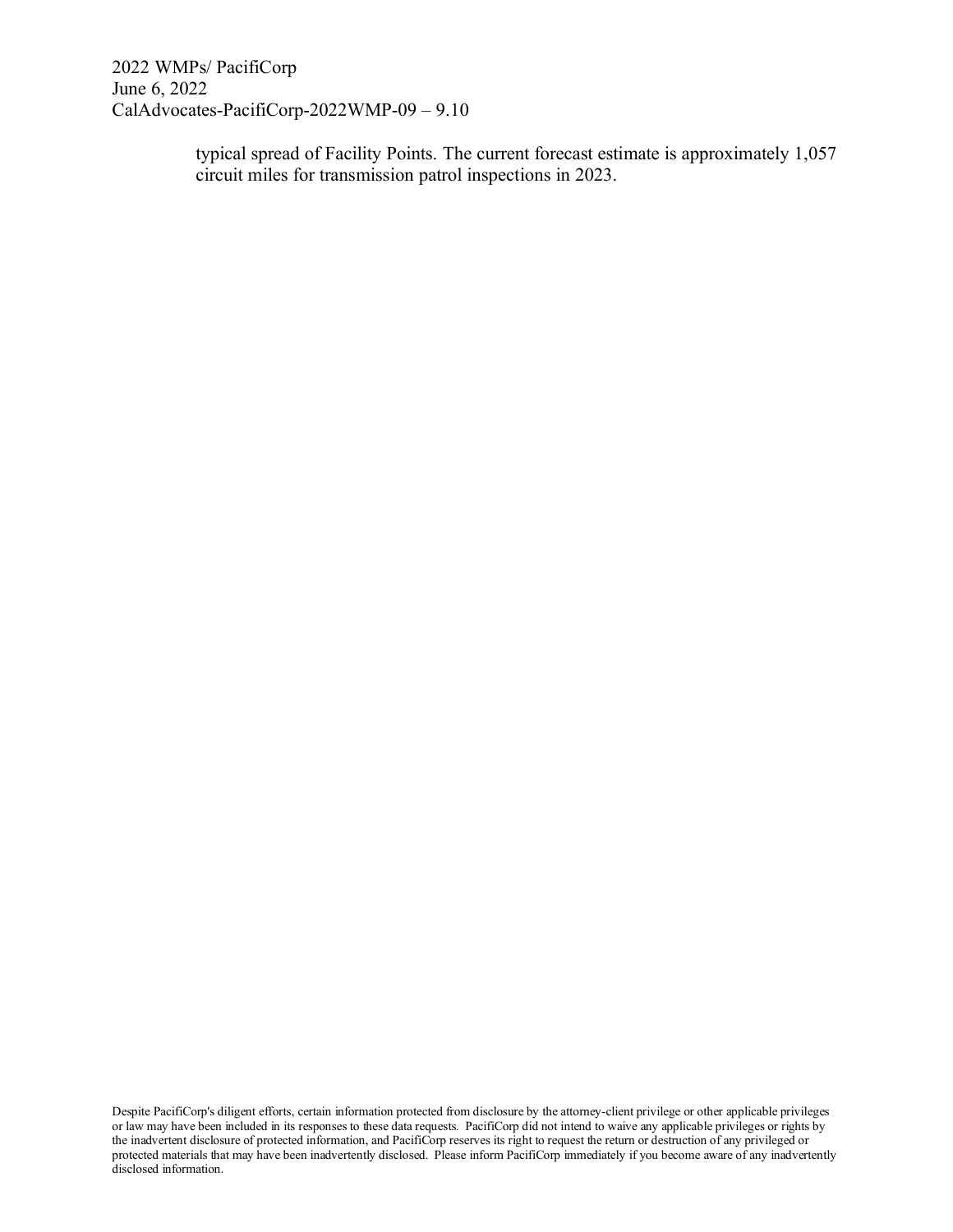Table 12 of the Non-Spatial Data File included with PacifiCorp's 2022 WMP update, refers to WMP initiative #7.3.4.5 (Infrared inspections of transmission electric lines and equipment). With that context in mind:

- (a) Please explain why the actual cost of this initiative for 2021 is exactly \$80,000.
- (b) Please explain why the actual output of this initiative for 2021 is exactly 700 circuit miles.
- (c) Please explain why the projected cost estimated for both 2022 and 2023 is exactly \$80,000.
- (d) Please explain why the projected output of this initiative for both 2022 and 2023 is exactly 700 circuit miles.

#### **Response to CalPA Data Request 9.11**

- (a) The actual cost of the inspections for 2021 was \$79,315, and will be updated in Table 12.
- (b) The actual miles inspected were 701.22 miles. Each transmission line has an equipment number and details of the line are maintained in SAP. The transmission lines also have geographic information system (GIS) data that can be pulled to get distances. Depending on where the transmission line data is gathered the total mileage could be off by a small margin  $(+)$ - five miles). The actual line mileage when pulling data from our Facility Point Inspection tool which is the Company's official record of inspections and corrections shows the mileage of those lines to be 701.22 miles.
- (c) The scope for inspections is currently planned to remain the same and the cost is estimated to be very similar to the previous year's inspections. The cost is based on the helicopter rates therefore the actual cost may vary depending on price of fuel, weather, and other contributing factors. The \$80,000 will remain as the projected cost for the inspections.
- (d) The scope for the lines inspected are all the transmission lines in California. The transmission lines total 701.22 miles.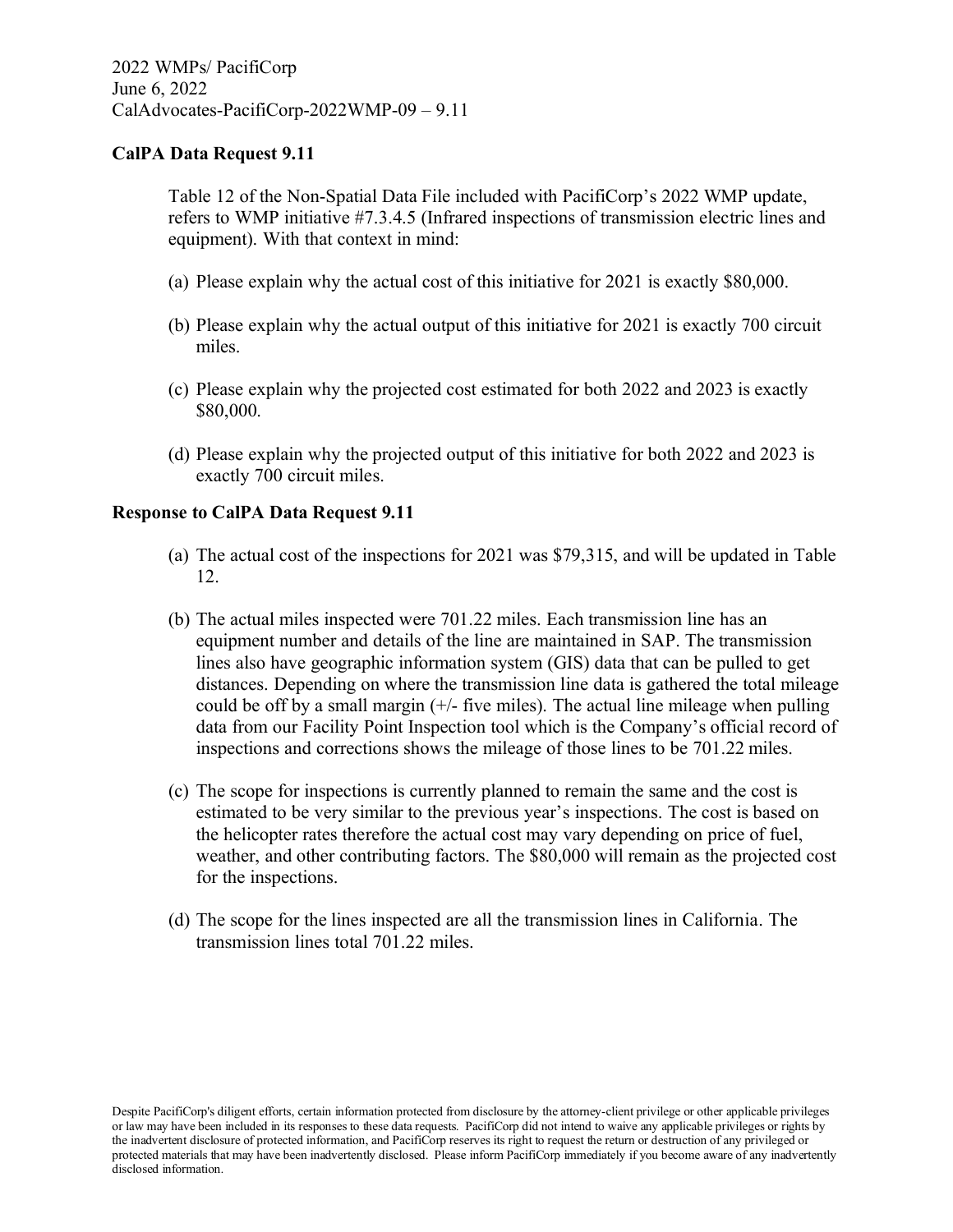On average, how many person-hours of labor does it take PacifiCorp to complete one asset inspection in each of the following initiatives:

- (a) Detailed Inspections Distribution
- (b) Detailed Inspections Transmission
- (c) Patrol Inspections Distribution
- (d) Patrol Inspections Transmission

#### **Response to CalPA Data Request 9.12**

- (a) Depending on the number of facility points in each section, the external contractor will complete roughly 200 to 300 inspections in a 40-hour work week or approximately eight to 12 minutes per inspection. This will vary depending on access availability to the facility point.
- (b) Depending on the amount of facility points in each section, the external contractor will complete roughly 100 to 200 inspections in a 40-hour work week or approximately 12 to 24 minutes per inspection. This will vary depending on access availability to the facility point.
- (c) Depending on access and issues observed, 500 to 1,000 inspections are completed in a 40-hour work week or approximately three to five minutes per inspection.
- (d) Depending on access, issues observed, and transmission road conditions 100 to 200 inspections are completed in a 40-hour work week or approximately 12 to 24 minutes per inspection.